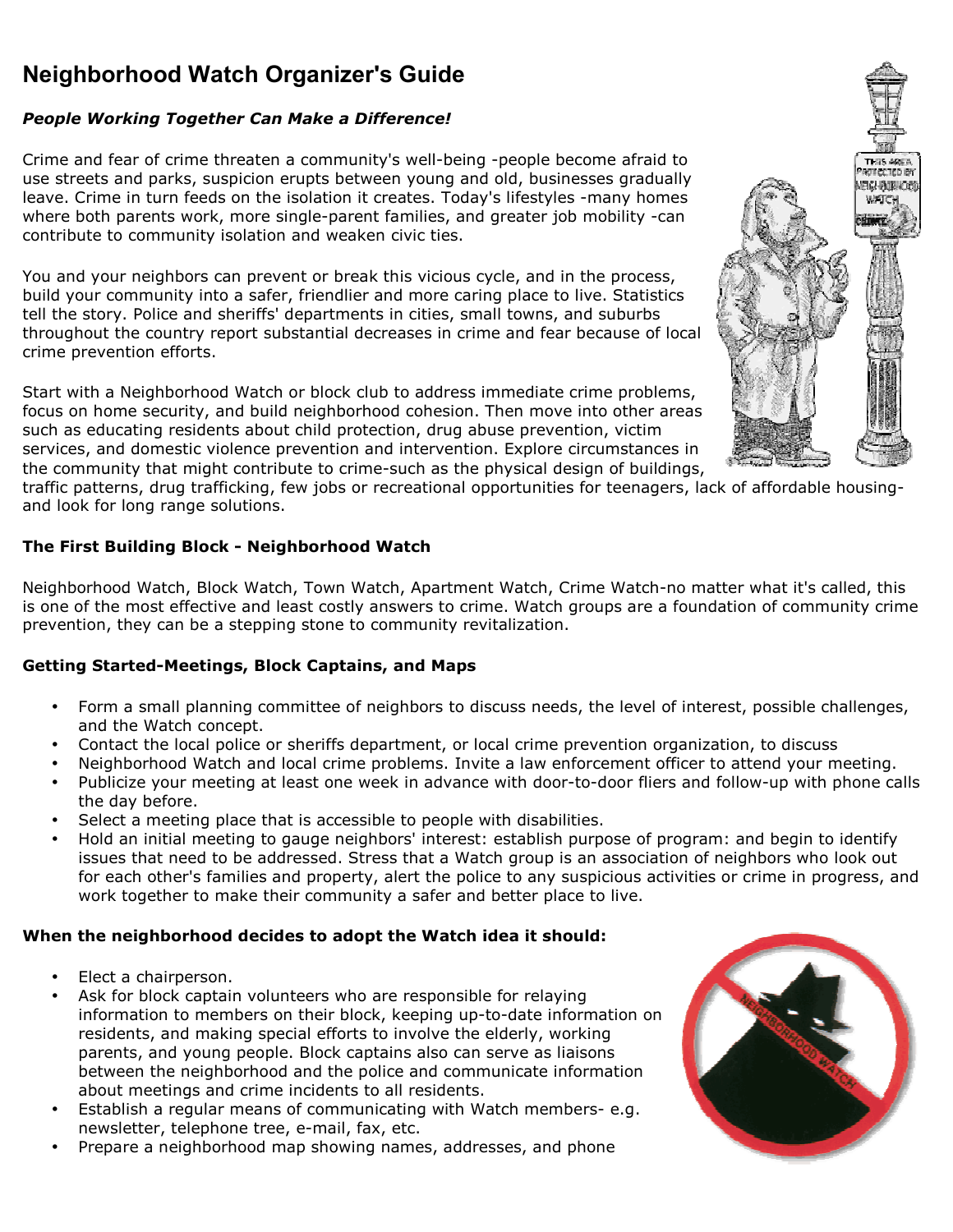numbers of participating households and distribute to members. Block captains keep this map up to date, contacting newcomers to the neighborhood and rechecking occasionally with ongoing participants.

With guidance from a law enforcement agency, the Watch trains its members in home security techniques, observation skills, and crime reporting. Residents also learn about the types of crime that affect the area.

If you are ready to post Neighborhood Watch signs, check with law enforcement to see if they have such eligibility requirements as number of houses that participate in the program. Law enforcement may also be able to provide your program with signs. If not, they can probably tell you where you can order them.

Organizers and block captains must emphasize that Watch groups are not vigilantes and do not assume the role of the police. They only ask neighbors to be alert, observant, and caring-and to report suspicious activity or crimes immediately to the police.

The Watch concept is adaptable. There are Park Watches, Apartment Watches, Window Watches, Boat Watches, School Watches, Realtor Watches, Utility Watches, and Business Watches. A Watch can be organized around any geographic unit.

#### Tips for Success

- Hold regular meetings to help residents get to know each other and to collectively decide upon program strategies and activities.
- Consider linking with an existing organization, such as a citizens' association, community development office, tenants' association, housing authority.
- Canvas door-to-door to recruit members.
- Involve everyone-young and old, single and married, renter and homeowner.
- Gain support from the police or sheriffs' office. This is critical to a Watch group's credibility. These agencies are the major sources of information on local crime patterns, home security, other crime prevention education, and crime reporting.
- Get the information out quickly. Share all kinds of news-quash rumors.
- Gather the facts about crime in your neighborhood. Check police reports, do victimization surveys, and learn residents' perceptions about crime. Often residents' opinions are not supported by facts, and accurate information can reduce fear of crime.
- Physical conditions like abandoned cars or overgrown vacant lots contribute to crime. Sponsor cleanups, encourage residents to beautify the area, and ask them to turn on outdoor lights at night.

It's essential to celebrate the success of the effort and recognize volunteers' contributions through such events as awards, annual dinners, and parties. To help meet community needs, Neighborhood Watches can sponsor meetings that address broader issues such as drug abuse, gangs, self-protection tactics, isolation of the elderly, crime in the schools, and rape prevention.

Don't forget events like National Night Out (sponsored by the National Association of Town Watch the first Tuesday in August) or a potluck dinner that gives neighbors a chance to get together. Such items as pins, t-shirts, hats, or coffee mugs with the group's name also enhance identity and pride.

#### Other Tools That Support Neighborhood Watch Programs

#### Citizen Patrols

An effective tool for some Watch programs to use is a citizen patrol. It is up to the community in conjunction with law enforcement to decide whether a patrol is needed. Citizen patrols are volunteers who walk or drive an area on a regular basis to report incidents and problems to the police and provide a visible presence that deters criminal activity. They have no policing powers, carry no weapons, are nonconfrontational, and always coordinate activities with law enforcement. A citizen patrol can cover a neighborhood, an apartment lobby or complex, a business district, or a park; some use bicycles, in-line skates, or cars to cover larger areas. They contact the police dispatcher through two-way radios or cellular phones donated by a local business. Cameras or video equipment

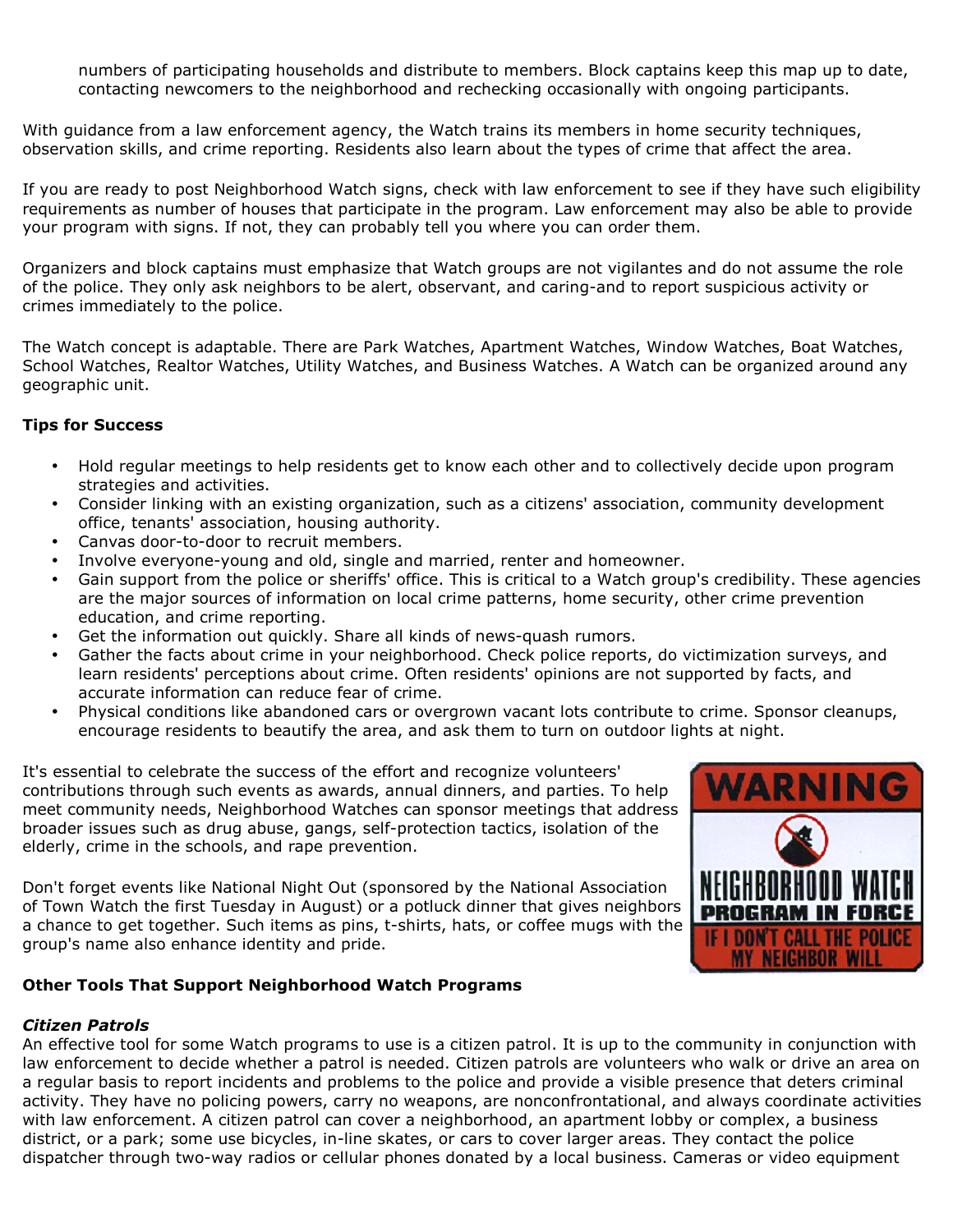may be used to record suspicious activity. Many patrols are based in a Neighborhood Watch program or work closely with one.

A good resource for your citizen patrol is the Community Policing Consortium (202-833-3305).They will work with your local cellular phone carrier to arrange for phones to be donated to your program.

Make sure your citizen patrol:

- Undergoes training by law enforcement and have their support;
- Works in teams;
- Wears identifying clothing -t-shirts, caps, vests, .jackets-or reflective clothing or patches;
- Never carries weapons of any kind  $-$  e.g. guns, black jack, mace, baseball bat, or knives;
- Never challenges anyone;
- Always carries a pad and pencil, and a flashlight if it is dark;
- Is courteous and helpful to residents of the area being patrolled: and
- Keeps logs and files reports with the local law enforcement agency.

Remember that citizen patrols can take on extra duties, such as escort services, crowd and traffic control at community events, identifying neighborhood nuisance concerns, monitoring graffiti sites, checking on homebound residents, and reporting abandoned vehicles.

#### Operation Identification

Marking personal property indelibly with a unique number allows for positive identification if items are lost or stolen. Watch groups can help initiate this process for their communities. Numbers are engraved onto metal objects or marked with indelible markers on other materials. People who mark their property have a greater chance of recovering it.

### How To Keep Your Neighborhood Watch Going and Growing

When crime drops or the neighborhood problem is alleviated, Some Watch programs slowly lose momentum. To keep a Neighborhood Watch program vital, blend crime prevention into other community concerns.

Have your Watch group identify the neighborhood's strengths and problems and then brainstorm on what members can do to improve the quality of community life. Here are some ideas to get you started.

- Encourage schools to teach crime and drug prevention in the classroom.
- Cooperate with parent associations, recreation departments, and schools to organize after-school programs for children and teens.
- Start a block parent program to help children cope with emergencies while walking to and from school or playing in the area. These programs can be a reliable source of help for children in emergency or frightening situations. Volunteers must meet specific standards, including a law enforcement records check. Programs are established locally as a partnership among law enforcement, schools, and community organizations.
- Spearhead a Gang or Violence Prevention Task Force to assess these problems and develop prevention strategies or solutions.
- Translate crime and drug prevention materials into Spanish or other languages needed by non-English speakers in your community.
- Get a local Boys Girls Club or other youth organization to help the elderly with marking valuables, enhancing home security, or going to the store. In turn, senior citizens can help youth with such needs as tutoring or recreational programs, oral history projects, or cooking classes.
- Turn a vacant lot into a park, playground, playing field, or community garden.
- Work with small businesses to repair rundown storefronts, clean up littered streets, and create jobs for young people.
- Link up with victim services to train your members in assisting victims of crime.
- Recruit utility workers, cab drivers, and other people with two-way radios or cellular phones to extend your Neighborhood Watch network.
- Ask people who seldom leave their houses to be 'Window Watchers," looking out for children and any